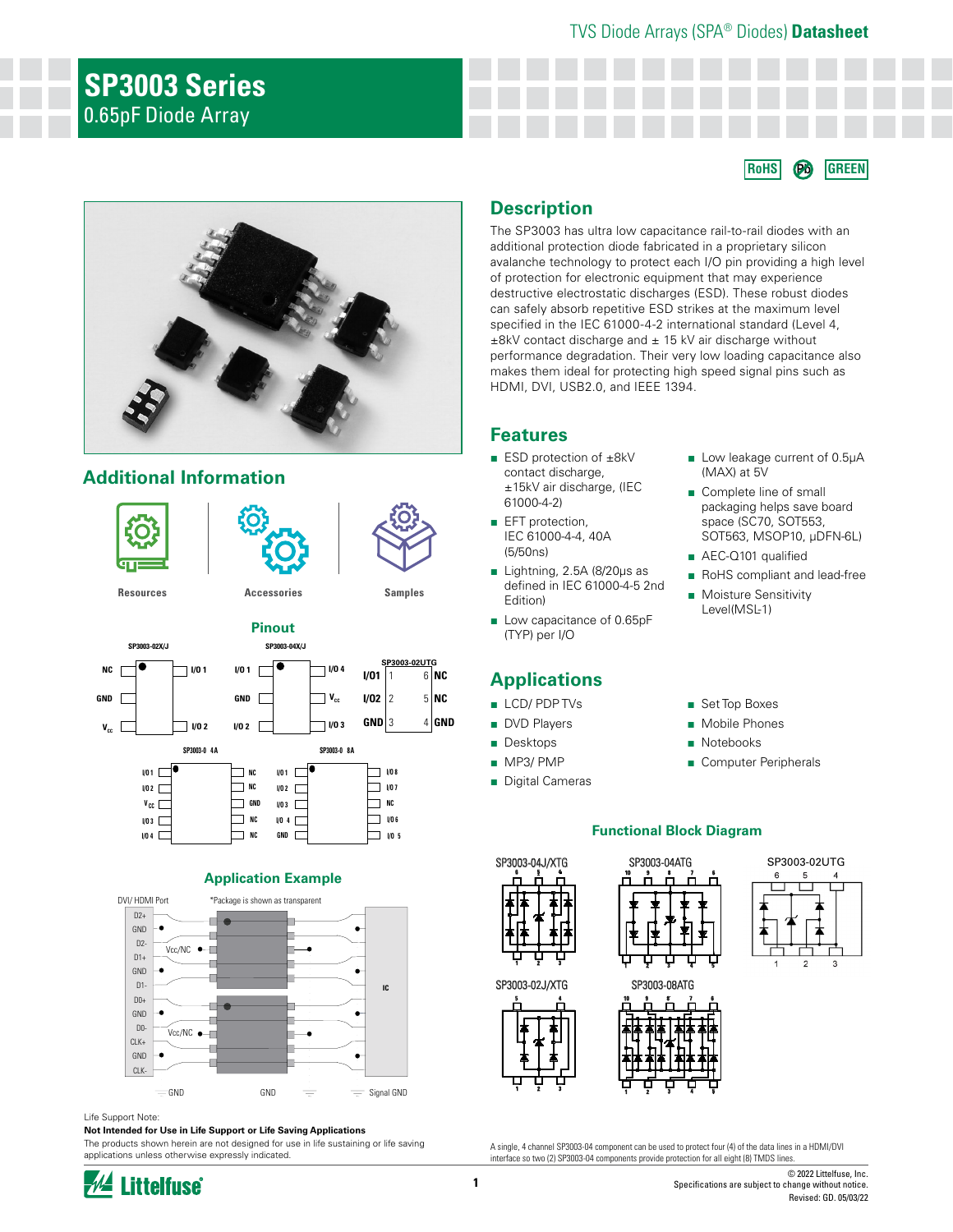#### **Absolute Maximum Ratings**

| Symbol      | <b>Parameter</b>                       | Value        | <b>Units</b> |
|-------------|----------------------------------------|--------------|--------------|
| "PP         | Peak Current ( $t_{\text{e}}$ =8/20µs) | 2.5          |              |
| OP          | <b>Operating Temperature</b>           | $-40$ to 125 |              |
| <b>STOR</b> | Storage Temperature                    | $-55$ to 150 |              |

Caution: Stresses above those listed in "Absolute Maximum Ratings" may cause permanent damage to the component. This is a stress only rating and operation of the component at these or any other conditions above those indicated in the operational sections of this specification is not implied.

| Parameter                          | Symbol                      | <b>Test Conditions</b>                                        | <b>Min</b> | <b>Typ</b> | <b>Max</b> | <b>Units</b> |
|------------------------------------|-----------------------------|---------------------------------------------------------------|------------|------------|------------|--------------|
| Reverse Standoff Voltage           | $V_{RWM}$                   | $I_p \leq 1 \mu A$                                            |            |            | 6          | V            |
| Reverse Leakage Current            | LEAK                        | $V_e = 5V$                                                    |            |            | 0.5        | μA           |
| Clamp Voltage <sup>1</sup>         | $V_c$                       | $I_{\text{pp}} = 1 \text{A}, t_{\text{p}} = 8/20 \mu s$ , Fwd |            | 10.0       | 12.0       | V            |
|                                    |                             | $I_{\text{pp}} = 2A$ , t <sub>n</sub> =8/20µs, Fwd            |            | 11.8       | 15.0       | V            |
| ESD Withstand Voltage <sup>1</sup> | $\mathsf{V}_{\texttt{ESD}}$ | IEC61000-4-2 (Contact)                                        | ±8         |            |            | kV           |
|                                    |                             | IEC61000-4-2 (Air)                                            | ±15        |            |            | kV           |
| Diode Capacitance <sup>1</sup>     | $C_{V0\text{-GND}}$         | Reverse Bias=0V                                               | 0.7        | 0.8        | 0.95       | pF           |
|                                    |                             | Reverse Bias=1.65V                                            | 0.55       | 0.65       | 0.8        | pF           |
| Diode Capacitance <sup>1</sup>     | $C_{VO-VO}$                 | Reverse Bias=0V                                               |            | 0.35       |            | pF           |

**Electrical Characteristics (T<sub>op</sub>=25°C)** 

**Note: 1.** Parameter is guaranteed by design and/or component characterization.



#### **Insertion Loss (S21) I/O to GND Capacitance I/O - GND vs. Bias Voltage**

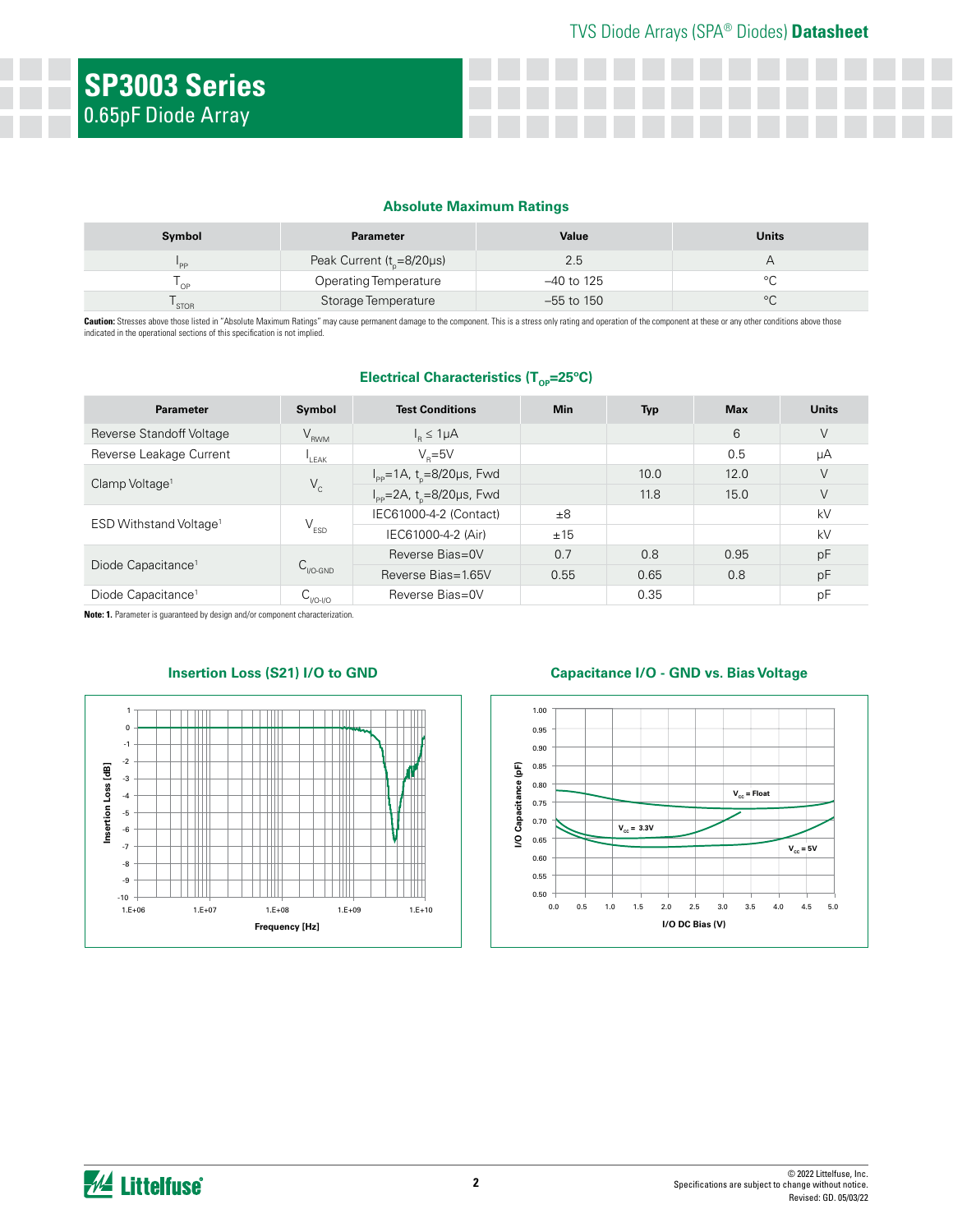# **SP3003 Series** 0.65pF Diode Array

#### **Capacitance vs. Frequency**



## **Soldering Parameters**

| <b>Reflow Condition</b>            |                                                 | Pb - Free assembly |
|------------------------------------|-------------------------------------------------|--------------------|
|                                    | - Temperature Min $(T_{s(min)})$                | $150^{\circ}$ C    |
| <b>Pre Heat</b>                    | - Temperature Max $(T_{\text{sum}})$            | $200^{\circ}$ C    |
|                                    | - Time (min to max) $(t_2)$                     | $60 - 120$ secs    |
| peak                               | Average ramp up rate (Liquidus) Temp (T,) to    | 3°C/second max     |
|                                    | $T_{S(max)}$ to $T_{L}$ - Ramp-up Rate          | 3°C/second max     |
|                                    | - Temperature (T <sub>1</sub> ) (Liquidus)      | $217^{\circ}$ C    |
| <b>Reflow</b>                      | - Temperature (t,)                              | $60 - 150$ seconds |
| Peak Temperature (T <sub>a</sub> ) |                                                 | $260^{+0/5}$ °C    |
|                                    | Time within 5°C of actual peak Temperature (t)  | 30 seconds         |
| <b>Ramp-down Rate</b>              |                                                 | 6°C/second max     |
|                                    | Time 25°C to peak Temperature (T <sub>a</sub> ) | 8 minutes Max.     |
| Do not exceed                      |                                                 | $260^{\circ}$ C    |

#### **Product Characteristics**

| <b>Lead Plating</b>       | Matte Tin (SC70-x) Pre-Plated Frame (SOT5x3,<br>µDFN-6, MSOP-10) |
|---------------------------|------------------------------------------------------------------|
| <b>Lead Material</b>      | Copper Alloy                                                     |
| <b>Lead Coplanarity</b>   | 0.0004 inches (0.102mm)                                          |
| <b>Substrate Material</b> | Silicon                                                          |
| <b>Body Material</b>      | Molded Compound                                                  |
| Flammability              | UL Recognized compound meeting<br>flammability rating V-0        |

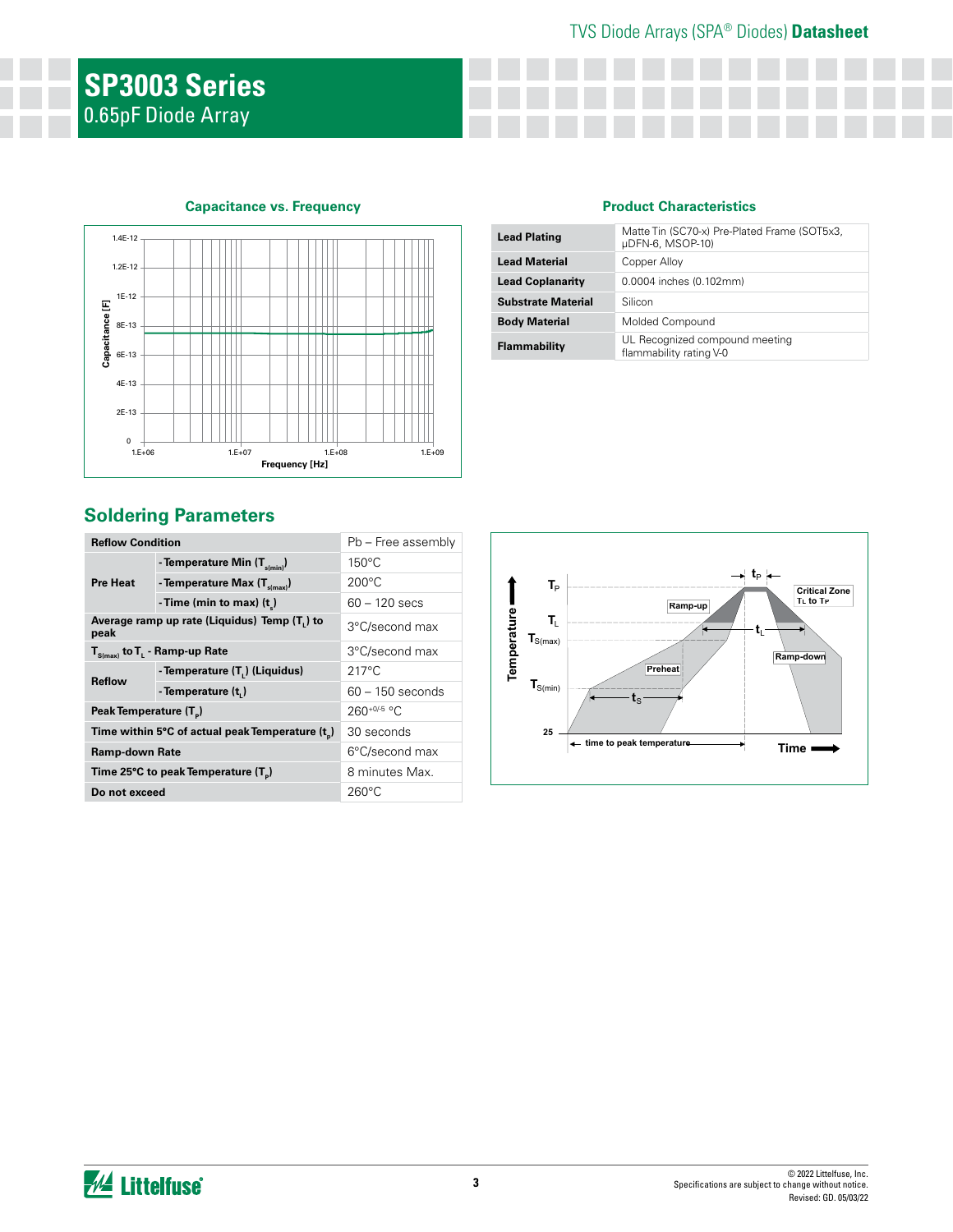## **Package Dimensions — SC70-5**



Recommended Solder Pad Layout



| Package      | <b>SC70-5</b>      |            |            |               |  |
|--------------|--------------------|------------|------------|---------------|--|
| <b>Pins</b>  | 5                  |            |            |               |  |
| <b>JEDEC</b> |                    | MO-203     |            |               |  |
|              | <b>Millimeters</b> |            |            | <b>Inches</b> |  |
| Symbol       | <b>Min</b>         | <b>Max</b> | <b>Min</b> | <b>Max</b>    |  |
| A            | 0.80               | 1.10       | 0.031      | 0.043         |  |
| Α1           | 0.00               | 0.10       | 0.000      | 0.004         |  |
| A2           | 0.70               | 1.00       | 0.028      | 0.039         |  |
| в            | 0.15               | 0.30       | 0.006      | 0.012         |  |
| c            | 0.08               | 0.25       | 0.003      | 0.010         |  |
| D            | 1.85               | 2.25       | 0.073      | 0.089         |  |
| Е            | 1.15               | 1.35       | 0.045      | 0.053         |  |
| е            | 0.65 BSC           |            |            | 0.026 BSC     |  |
| <b>HE</b>    | 2.00               | 2.40       | 0.079      | 0.094         |  |
|              | 0.26               | 0.46       | 0.010      | 0.018         |  |

## **Package Dimensions — SC70-6**

A2 A A1







 $0.09$ 

| Package      |          | <b>SC70-6</b>      |               |            |  |
|--------------|----------|--------------------|---------------|------------|--|
| <b>Pins</b>  |          |                    | 6             |            |  |
| <b>JEDEC</b> |          |                    | MO-203        |            |  |
|              |          | <b>Millimeters</b> | <b>Inches</b> |            |  |
| Symbol       | Min      | <b>Max</b>         | Min           | <b>Max</b> |  |
| A            | 0.80     | 1.10               | 0.031         | 0.043      |  |
| A1           | 0.00     | 0.10               | 0.000         | 0.004      |  |
| A2           | 0.70     | 1.00               | 0.028         | 0.039      |  |
| в            | 0.15     | 0.30               | 0.006         | 0.012      |  |
| C            | 0.08     | 0.25               | 0.003         | 0.010      |  |
| D            | 1.85     | 2.25               | 0.073         | 0.089      |  |
| Е            | 1.15     | 1.35               | 0.045         | 0.053      |  |
| e            | 0.65 BSC |                    | 0.026 BSC     |            |  |
| <b>HE</b>    | 2.00     | 2.40               | 0.079         | 0.094      |  |
|              | 0.26     | 0.46               | 0.010         | 0.018      |  |

## **Package Dimensions — SOT553**

L



| Package | <b>SOT 553</b>     |            |       |               |
|---------|--------------------|------------|-------|---------------|
| Pins    |                    | 5          |       |               |
| Symbol  | <b>Millimeters</b> |            |       | <b>Inches</b> |
|         | Min                | <b>Max</b> | Min   | <b>Max</b>    |
| A       | 0.50               | 0.60       | 0.020 | 0.024         |
| в       | 0.17               | 0.27       | 0.007 | 0.011         |
| C       | 0.08               | 0.18       | 0.003 | 0.007         |
| D       | 1.50               | 1.70       | 0.059 | 0.067         |
| Е       | 1.10               | 1.30       | 0.043 | 0.051         |
| е       | 0.50 BSC           |            |       | 0.020 BSC     |
|         | 0.10               | 0.30       | 0.004 | 0.012         |
| HE      | 1.50               | 1.70       | 0.059 | 0.067         |

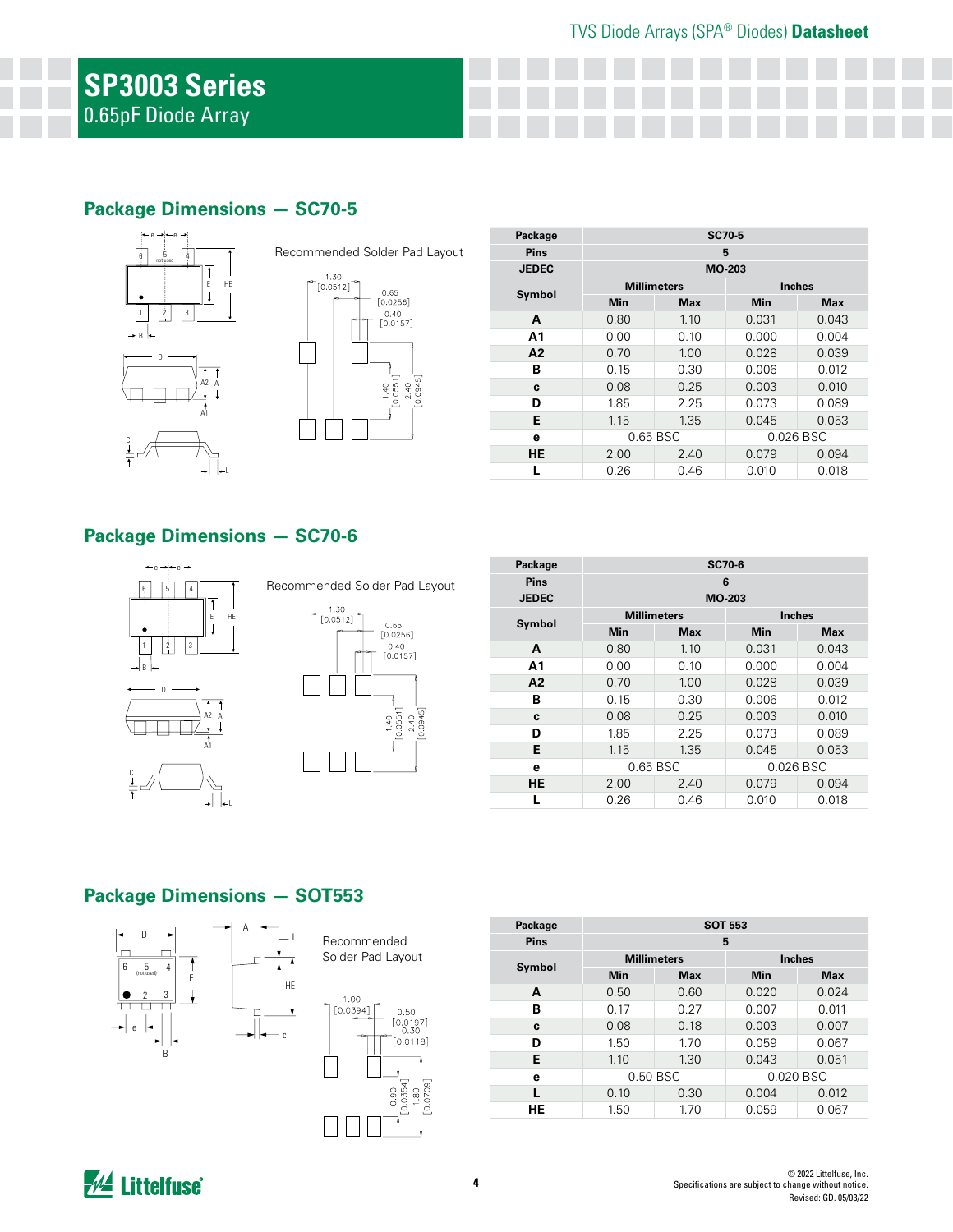## **Package Dimensions — SOT563**





| Package     | <b>SOT 563</b>     |            |               |            |
|-------------|--------------------|------------|---------------|------------|
| <b>Pins</b> |                    |            | 6             |            |
|             | <b>Millimeters</b> |            | <b>Inches</b> |            |
| Symbol      | Min                | <b>Max</b> | Min           | <b>Max</b> |
| A           | 0.50               | 0.60       | 0.020         | 0.024      |
| в           | 0.17               | 0.27       | 0.007         | 0.011      |
| c           | 0.08               | 0.18       | 0.003         | 0.007      |
| D           | 1.50               | 1.70       | 0.059         | 0.067      |
| Е           | 1.10               | 1.30       | 0.043         | 0.051      |
| е           |                    | 0.50 BSC   | 0.020 BSC     |            |
| L           | 0.10               | 0.30       | 0.004         | 0.012      |
| HЕ          | 1.50               | 1.70       | 0.059         | 0.067      |

## **Package Dimensions — MSOP10**







#### **Package Dimensions —µDFN-6L**



| Package        | MSOP <sub>10</sub>    |                    |               |               |
|----------------|-----------------------|--------------------|---------------|---------------|
| <b>JEDEC</b>   |                       |                    | <b>MO-187</b> |               |
| <b>Pins</b>    |                       |                    | 10            |               |
| Symbol         |                       | <b>Millimeters</b> |               | <b>Inches</b> |
|                | <b>Min</b>            | <b>Max</b>         | <b>Min</b>    | <b>Max</b>    |
| A              |                       | 1.10               |               | 0.043         |
| Α1             | 0.00                  | 0.15               | 0.000         | 0.006         |
| В              | 0.17                  | 0.27               | 0.007         | 0.011         |
| c              | 0.08                  | 0.23               | 0.003         | 0.009         |
| D              | 2.90                  | 3.10               | 0.114         | 0.122         |
| Е              | 4.67                  | 5.10               | 0.184         | 0.200         |
| E <sub>1</sub> | 2.90                  | 3.10               | 0.114         | 0.122         |
| е              | 0.50 BSC<br>0.020 BSC |                    |               |               |
| HE             | 0.40                  | 0.80               | 0.016         | 0.031         |

| Package        | µDFN-6L    |                    |          |               |  |  |
|----------------|------------|--------------------|----------|---------------|--|--|
| <b>JEDEC</b>   |            | MO-229             |          |               |  |  |
| <b>Pins</b>    |            |                    | 6        |               |  |  |
|                |            | <b>Millimeters</b> |          | <b>Inches</b> |  |  |
| Symbol         | <b>Min</b> | <b>Max</b>         | Min      | <b>Max</b>    |  |  |
| A              | 0.45       | 0.55               | 0.018    | 0.022         |  |  |
| A1             | 0.00       | 0.05               | 0.000    | 0.002         |  |  |
| A <sub>3</sub> |            | 0.125REF           | 0.005REF |               |  |  |
| b              | 0.35       | 0.45               | 0.014    | 0.018         |  |  |
| b <sub>1</sub> | 0.15       | 0.25               | 0.006    | 0.010         |  |  |
| D              | 1.55       | 1.65               | 0.062    | 0.065         |  |  |
| D <sub>2</sub> |            |                    |          |               |  |  |
| Е              | 0.95       | 1.05               | 0.038    | 0.042         |  |  |
| E2             |            |                    |          |               |  |  |
| е              |            | 0.50REF            | 0.020REF |               |  |  |
|                | 0.33       | 0.43               | 0.013    | 0.017         |  |  |

**A Littelfuse**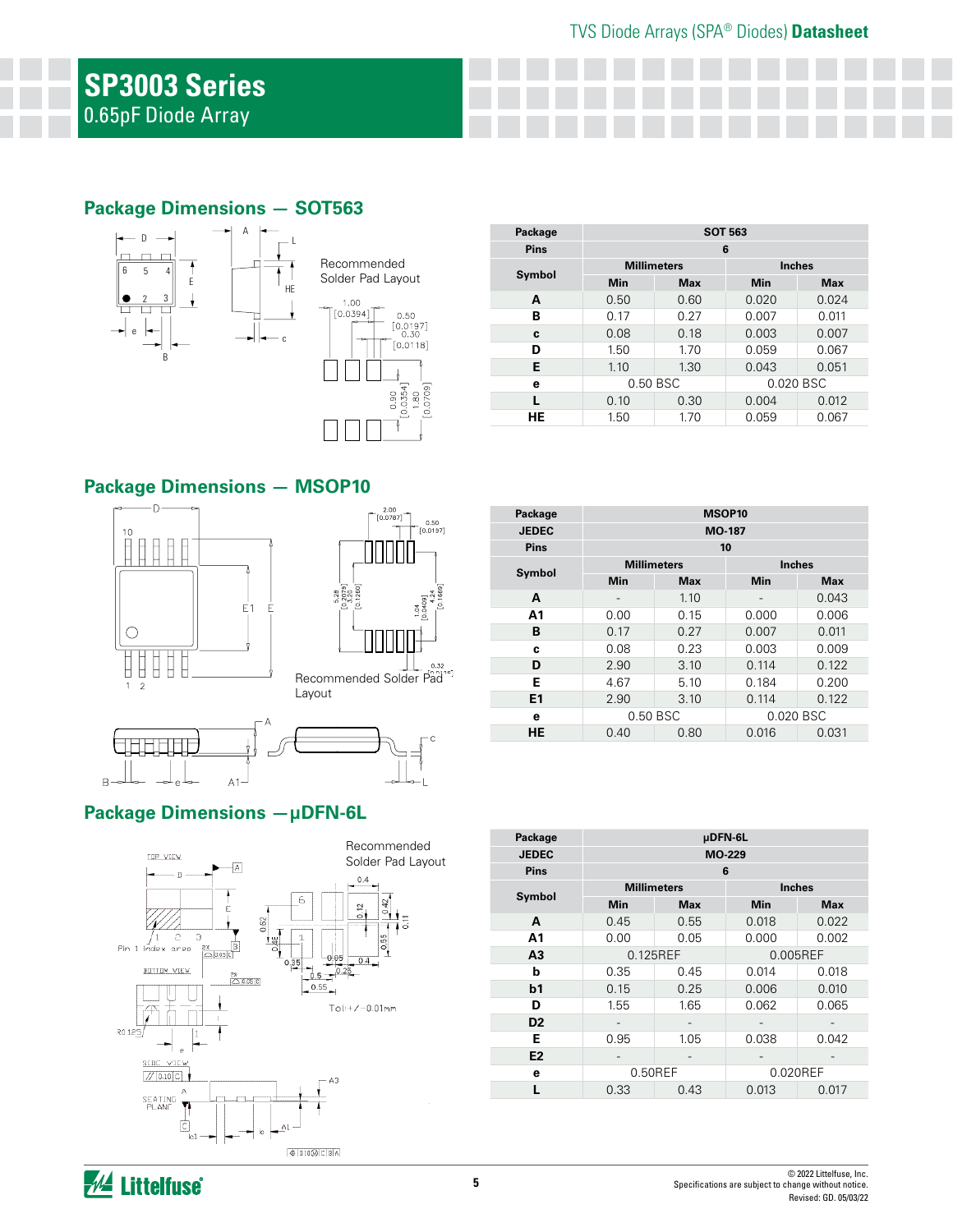## **Embossed Carrier Tape & Reel Specification — MSOP-10**



| Symbol         | <b>Millimetres</b> |            | <b>Inches</b>     |            |  |
|----------------|--------------------|------------|-------------------|------------|--|
|                | Min                | <b>Max</b> | Min               | <b>Max</b> |  |
| Е              | 1.65               | 1.85       | 0.065             | 0.073      |  |
| F              | 5.40               | 5.60       | 0.213             | 0.220      |  |
| D              | 1.50               | 1.60       | 0.059             | 0.063      |  |
| D <sub>1</sub> | 1.50 Min           |            | 0.059 Min         |            |  |
| P <sub>0</sub> | 3.90               | 4.10       | 0.154             | 0.161      |  |
| <b>10P0</b>    | $40.0 \pm 0.20$    |            | $1.574 \pm 0.008$ |            |  |
| w              | 11.90              | 12.10      | 0.469             | 0.476      |  |
| P              | 7.90               | 8.10       | 0.311             | 0.319      |  |
| A0             | 5.20               | 5.40       | 0.205             | 0.213      |  |
| B0             | 3.20               | 3.40       | 0.126             | 0.134      |  |
| K <sub>0</sub> | 1.20               | 1.40       | 0.047             | 0.055      |  |
| t              | $0.30 \pm 0.05$    |            | $0.012 \pm 0.002$ |            |  |

Pin 1 Location

## **Embossed Carrier Tape & Reel Specifications — SC70-5 and SC70-6**



|                | <b>Millimetres</b> |            | <b>Inches</b>     |            |  |
|----------------|--------------------|------------|-------------------|------------|--|
| Symbol         | Min                | <b>Max</b> | Min               | <b>Max</b> |  |
| Е              | 1.65               | 1.85       | 0.064             | 0.073      |  |
| F              | 3.45               | 3.55       | 0.135             | 0.139      |  |
| P <sub>2</sub> | 1.95               | 2.05       | 0.077             | 0.081      |  |
| D              | 1.40               | 1.60       | 0.055             | 0.063      |  |
| D <sub>1</sub> | 1.00               | 1.25       | 0.039             | 0.049      |  |
| P0             | 3.90               | 4.10       | 0.154             | 0.161      |  |
| <b>10P0</b>    | $40.0 \pm 0.20$    |            | $1.574 \pm 0.008$ |            |  |
| w              | 7.70               | 8.10       | 0.303             | 0.318      |  |
| P              | 3.90               | 4.10       | 0.153             | 0.161      |  |
| A0             | 2.14               | 2.34       | 0.084             | 0.092      |  |
| B <sub>0</sub> | 2.24               | 2.44       | 0.088             | 0.960      |  |
| K0             | 1.12               | 1.32       | 0.044             | 0.052      |  |
| t              | $0.27$ max         |            | $0.010$ max       |            |  |

## **Embossed Carrier Tape & Reel Specifications — SOT553 and SOT563**



| Symbol         | <b>Millimetres</b> |            | <b>Inches</b>     |            |
|----------------|--------------------|------------|-------------------|------------|
|                | Min                | <b>Max</b> | Min               | <b>Max</b> |
| E              | 1.65               | 1.85       | 0.064             | 0.073      |
| F              | 3.45               | 3.55       | 0.135             | 0.139      |
| P <sub>2</sub> | 1.95               | 2.05       | 0.076             | 0.081      |
| D              | 1.40               | 1.60       | 0.055             | 0.063      |
| D <sub>1</sub> | 0.45               | 0.55       | 0.017             | 0.021      |
| P <sub>0</sub> | 3.90               | 4.10       | 0.154             | 0.161      |
| <b>10P0</b>    | $40.0 \pm 0.20$    |            | $1.574 \pm 0.008$ |            |
| w              | 7.70               | 8.10       | 0.303             | 0.318      |
| P              | 3.90               | 4.10       | 0.153             | 0.161      |
| A0             | 1.73               | 1.83       | 0.068             | 0.072      |
| B0             | 1.73               | 1.83       | 0.068             | 0.072      |
| K0             | 0.64               | 0.74       | 0.025             | 0.029      |
| t              | $0.22 \text{ max}$ |            | $0.009$ max       |            |
|                |                    |            |                   |            |